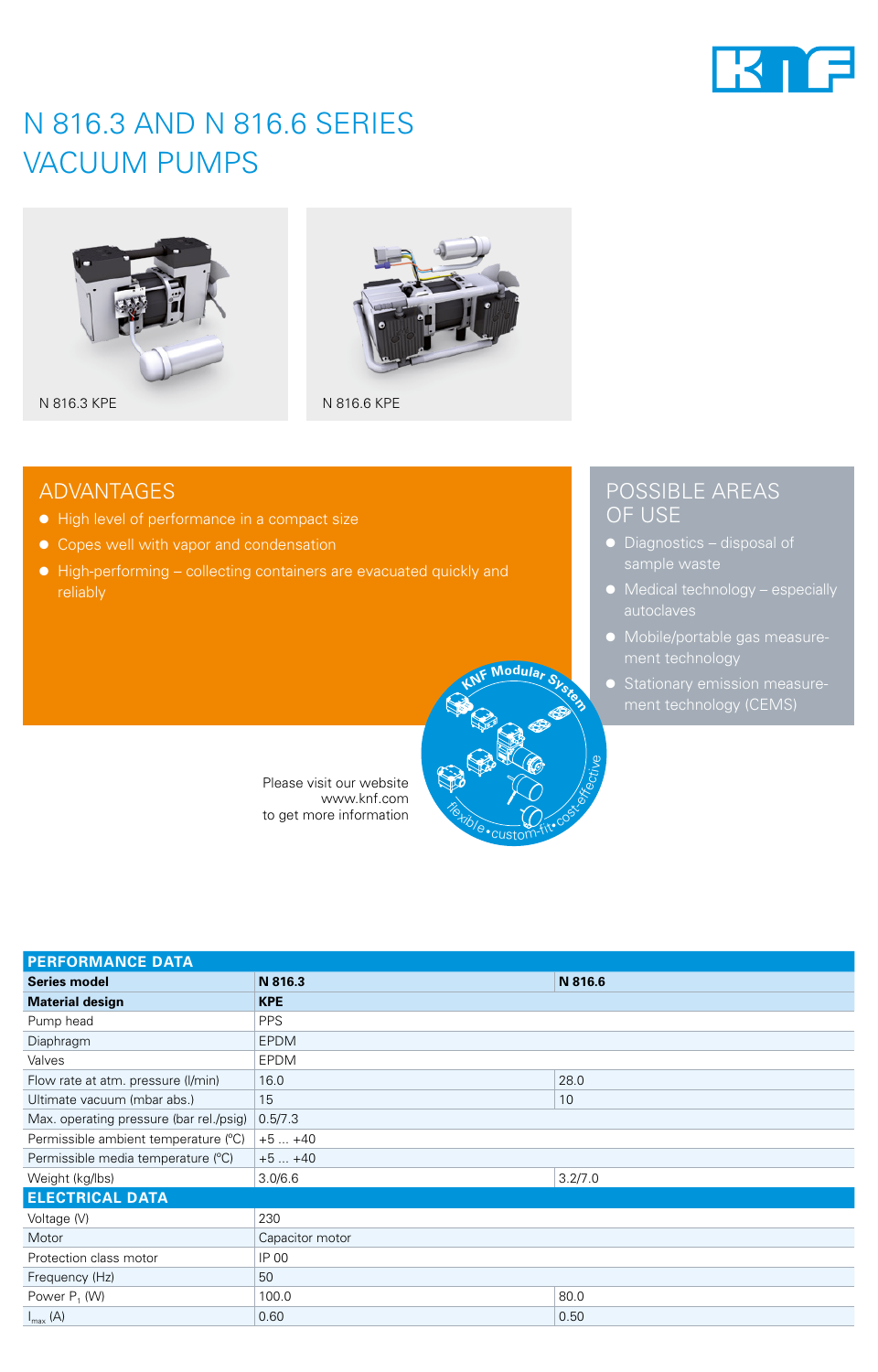# N 816.3 KPE

### **PERFORMANCE DATA**

| <b>Series model</b> | Flow rate at<br>atm. pressure<br>$(1/min)^{1}$ | Max. operat-<br>ing pressure<br>(bar rel./psig) | <b>Ultimate</b><br>vacuum<br>(mbar abs.) |
|---------------------|------------------------------------------------|-------------------------------------------------|------------------------------------------|
| N 816.3 KPE         | 16 Q                                           | 0.5/7.3                                         | 15                                       |
|                     |                                                |                                                 |                                          |

<sup>1)</sup> Liter at STP

#### **N 816.3 KPE**







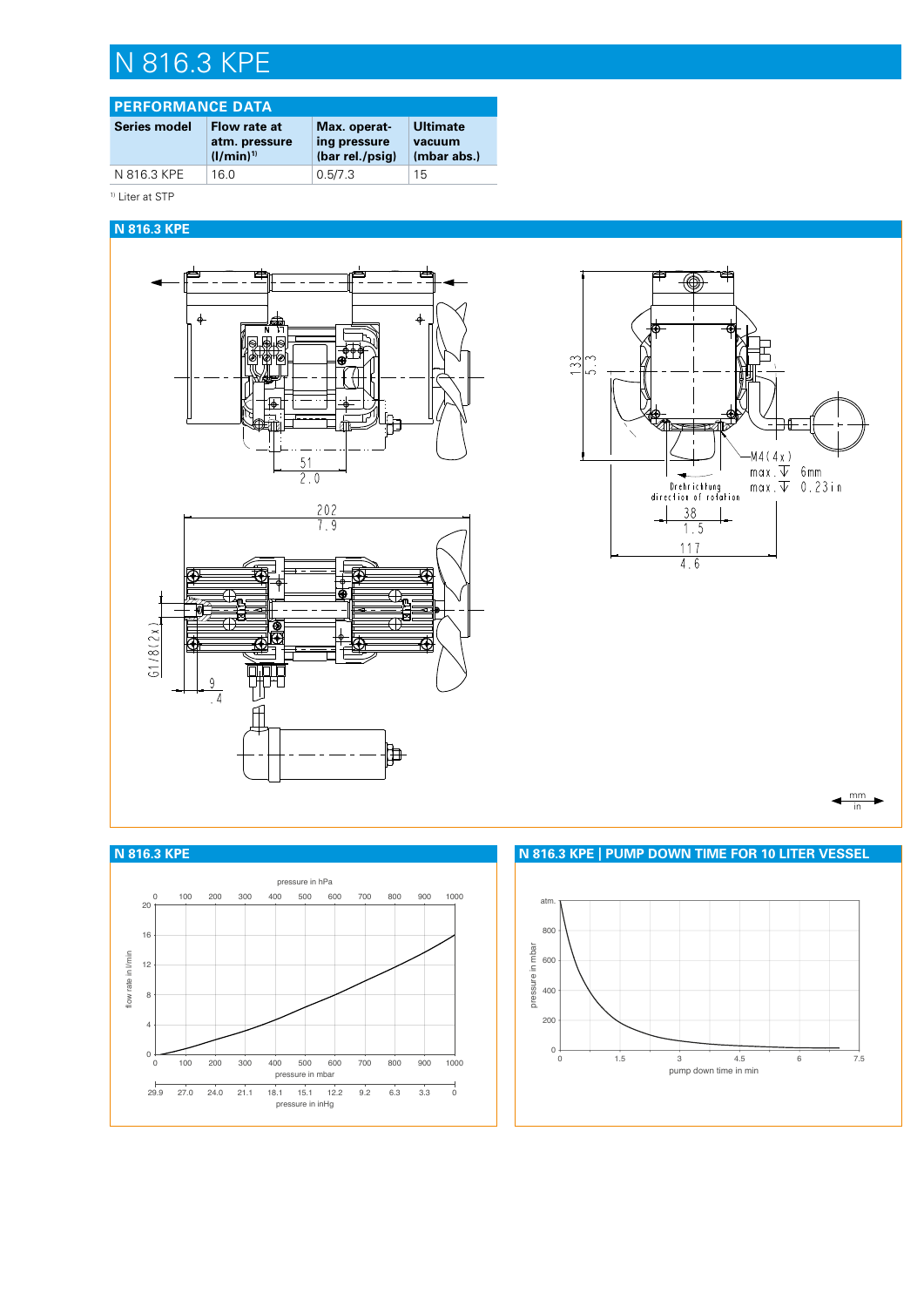## N 816.6 KPE

| <b>PERFORMANCE DATA</b> |                                                 |                                                 |                                          |  |  |
|-------------------------|-------------------------------------------------|-------------------------------------------------|------------------------------------------|--|--|
| <b>Series model</b>     | Flow rate at<br>atm. pressure<br>$(1/\min)^{1}$ | Max. operat-<br>ing pressure<br>(bar rel./psig) | <b>Ultimate</b><br>vacuum<br>(mbar abs.) |  |  |
| N 816.6 KPE             | 28 Q                                            | 0.5/7.3                                         | 10                                       |  |  |

<sup>1)</sup> Liter at STP

#### **N 816.6 KPE**







**N 816.6 KPE N 816.6 KPE | PUMP DOWN TIME FOR 10 LITER VESSEL**